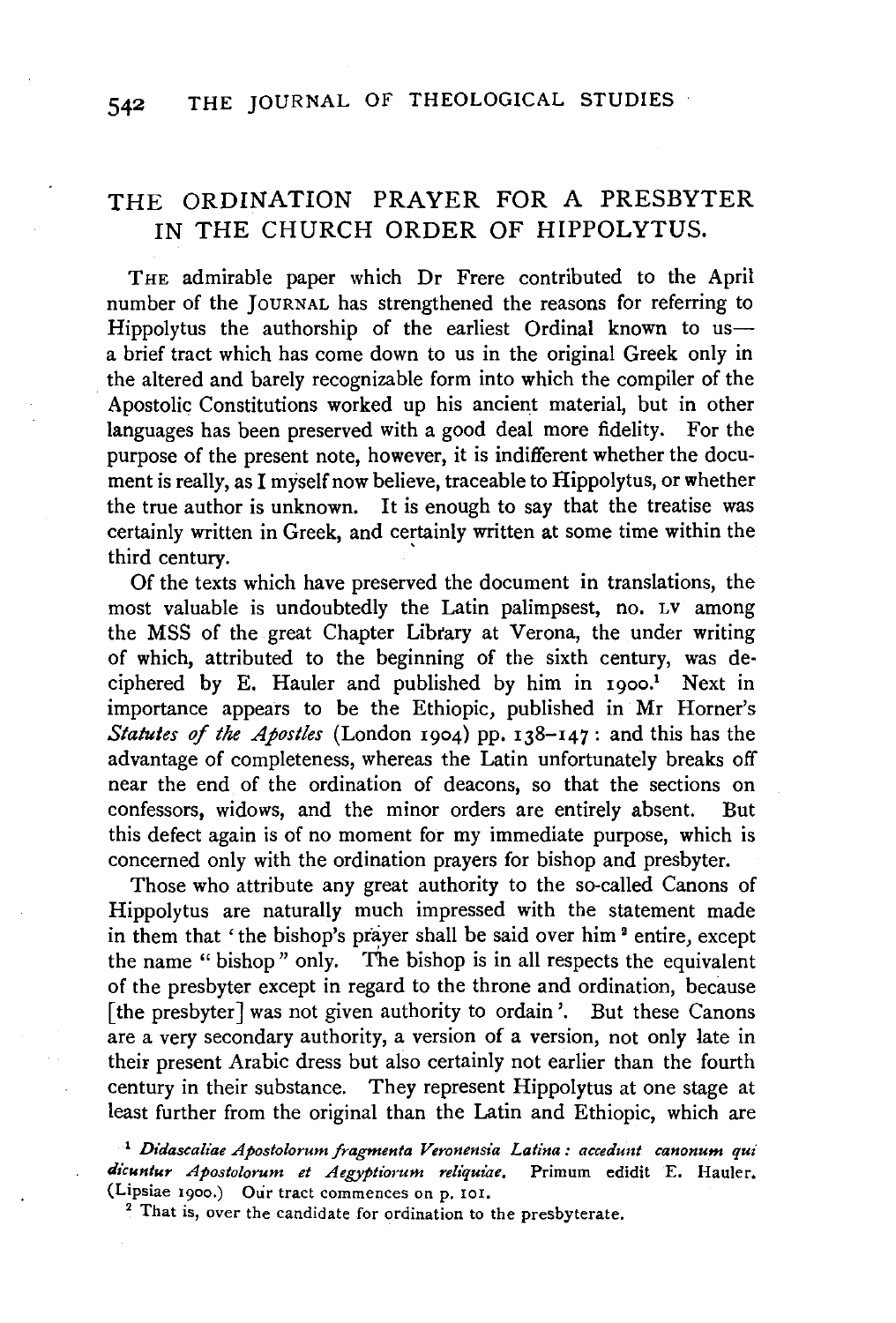independent renderings of the same third-century original. And if we turn to their evidence, we shall see at once that what they say is something quite different from the ' Canons of Hippolytus ', but yet something which might easily be misunderstood as the compiler of the Canons has misunderstood it.

Latin (Hauler, p. 108)

et dicat secundum ea quae praedicta sunt, sicut praediximus super episcopum, orans et dicens Deus et pater domini nostri Iesu Christi respice super servum tuum istum ...

Ethiopic (Horner, p. 143)

and [they] shall pray over him ; in the form which we said before he shall pray, saying

My God, the Father of our Lord and our Saviour Jesus Christ, look down upon this thy servant . . .

Now both these authorities agree in representing an original Greek which gave two, on the surface, contradictory directions-namely to do as before directed in the case· of a bishop, and also to say a prayer which is not the prayer directed to be said for a bishop at all. Little wonder that the Canons of Hippolytus selected out of two apparently inconsistent directions the first and simpler, and dropped the other entirely. But if we look a little closer, we shall perhaps find reason to think that the two directions are not as inconsistent as they seem.

The true solution of the problem had presented itself to me before I lit upon the parallel which I am now going to adduce : but it seems to me quite illuminating, and I think therefore that it will smoothe the way for my argument if I put it before my readers at once. In the Gregorian Sacramentary, as just re-edited for the Henry Bradshaw Society by my colleague Mr H. A. Wilson, there is a long prayer for the consecration of a bishop at the outset of the collection  $(p, \zeta)$ , and at the end of the original collection (as sent to Charles the Great by Pope Hadrian) there is a prayer for the ordination of a pope  $(p. 143)$ . But the latter consists of only half a dozen lines, because *the greater part of the earlier prayer is to be repeated without alteration,* and only at certain points in the second half of the prayer does a change in the language become necessary : and it is only for these few clauses that additional or alternative forms are given when the ordinand is being consecrated to the see of Rome. The rubric in fact runs ' Oratio ad pontificem ordinandum : quae addi debeat in consecratione cuius initium est Deus honorum omnium, ad locum et idcirco huic famulo tuo '. I print the two prayers in such way as to shew both the part that is common and the parts that are separate.

Deus honorum omnium, Deus omnium dignitatum, quae gloriae tuae sacratis famulantur ordinibus ; Deus qui Moysen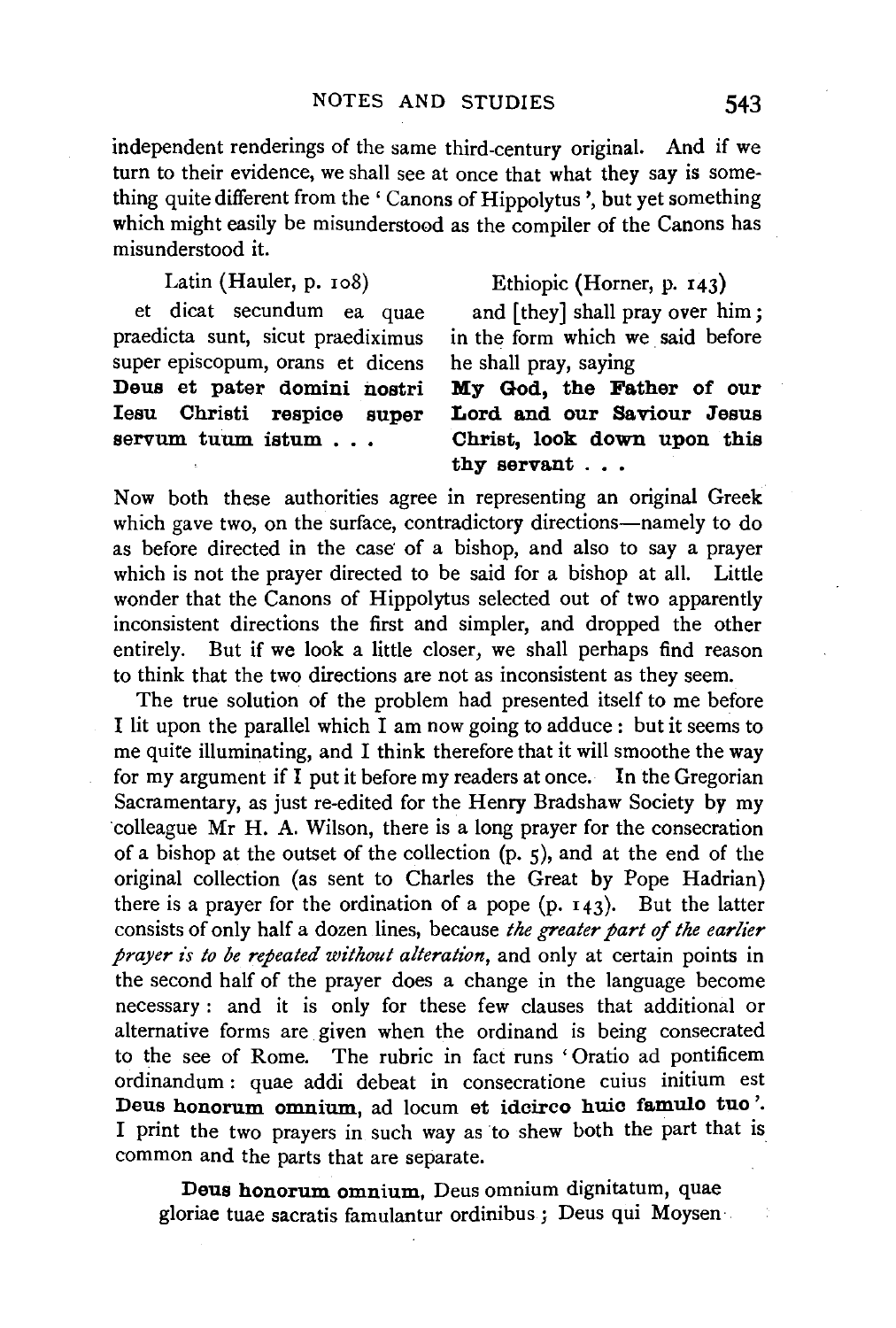famulum tuum secreti familiaris affatu, inter cetera caelestis documenta culturae, de habitu quoque indumenti sacerdotalis instituens electum Aaron mystico amictu vestiri inter sacra jussisti, ut intelligentiae sensum de exemplis priorum caperet secutura posteritas, ne eruditio doctrinae tuae ulli deesset aetati, cum et apud veteres reverentiam ipsa significationum species obtineret et apud nos certiora essent experimenta rerum quam aenigmata figurarum. illius namque sacerdotii anterioris habitus nostrae mentis ornatus est, et pontificalem gloriam non iam nobis honor commendat vestium sed splendor animarum ; quia et illa quae tune carnalibus blandiebantur obtutibus, ea potius quae in ipsis erant intelligenda poscebant. et idcirco huic

famulo tuo quem ad summi famulo tuo quem apostolicae sedis praesulem et primatum omnium qui in orbe terrarum sunt sacerdotum ac universalis ecclesiae tuae doctorem dedisti et ad summi

sacerdotii ministerium elegisti, hanc quaesumus Domine gratiam largiaris, ut quicquid illa velamina in fulgore auri, in nitore gemmarum, in multimodi operis varietate signabant, hoe in eius moribus actibusque clarescat. comple in sacerdote tuo mysterii tui summam, et ornamentis totius glorificationis instructum caelestis unguenti flore sanctifica. hoe Domine copiose in eius caput influat, hoe in oris subiecta decurrat, hoe in totius corporis extrema descendat, ut tui Spiritus virtus et interiora eius repleat et exteriora circumtegat. abundet in eo constantia fidei, puritas dilectionis, sinceritas pacis. tribuas ei cathedram episcopalem ei cathedram pontificalem ad regendam ecclesiam tuam et plebem universam. sis ei auctoritas, sis ei firmitas, sis potestas. multiplices super eum benedictionem et gratiam tuam, ut ad exorandam misericordiam tuam tuo munere semper idoneus, tua gratia possit esse

devotus. Per Dominum.

The explanation of the rubric in the *Liber* of Hippolytus is substantially the same as the explanation of the rubric in the *Liber* of Gregory: in both the second prayer is on the model of the first, and the earlier portion is identical. Since, however, pope and bishop are more nearly one in character than bishop and presbyter, there is naturally more variation between the two prayers of Hippolytus than between the two prayers of Gregory. But there is this in common between the two cases that the whole of the opening is left unchanged, and that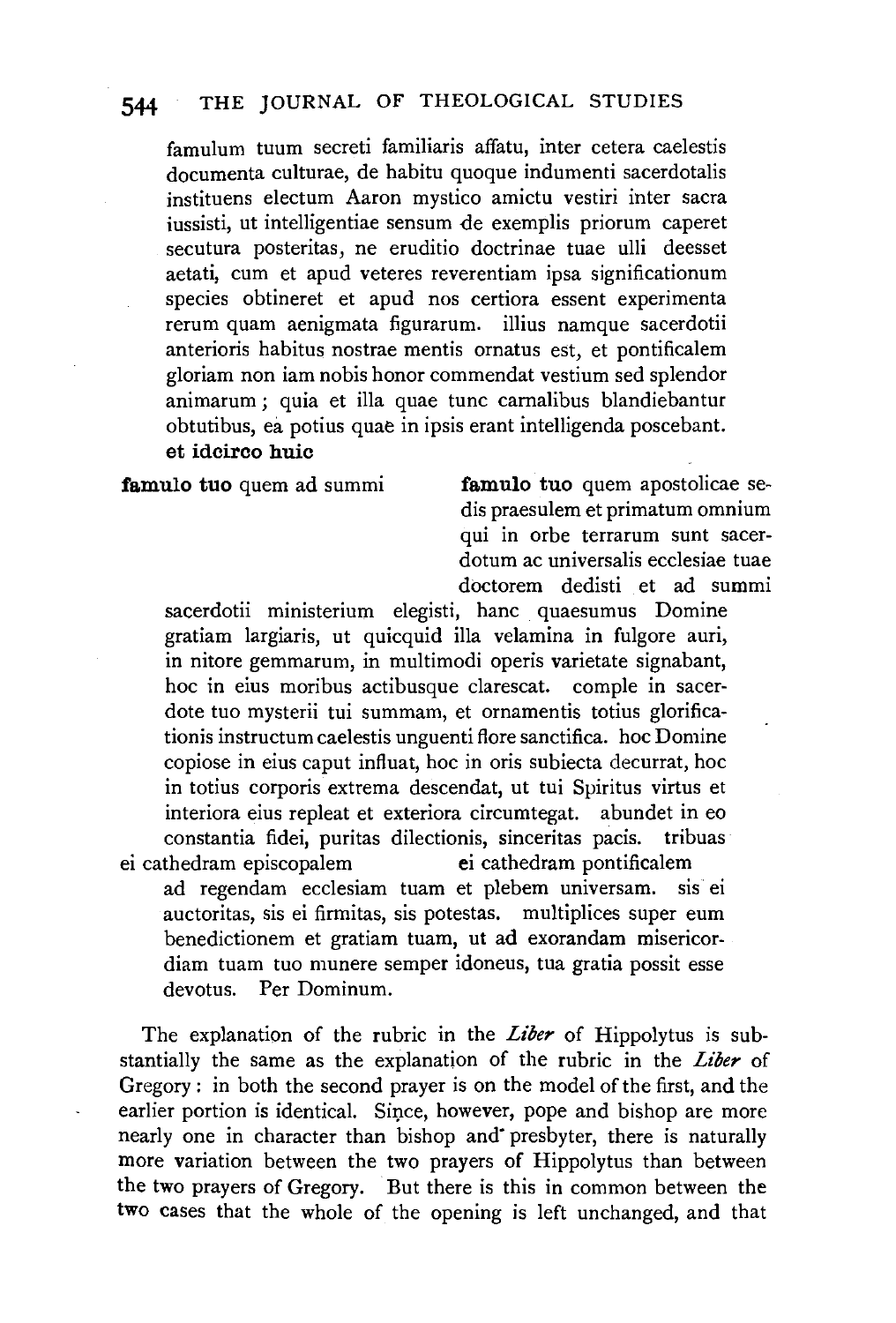change begins at the mention of 'this thy servant'. I now print the prayers in Hippolytus after the same method that I have just followed for the prayers of St Gregory.

Ο θεός<sup>1</sup> και πατήρ του κυρίου ήμων 'Ιησου Χριστου, ο πατήρ των οικτιρμων και θεός πάσης παρακλήσεως, ό έν ύψηλοίς κατοικών και τα ταπεινα έφορων, ο γινώσκων τα πάντα πριν γενέσεως αυτών· σύ, δ δούς δρους έκκλησίας δια λόγου χάριτός σου, δ προορίσας άπ' άρχης γένος δικαίων<sup>2</sup> έξ Αβραάμ, άρχοντάς τε και ιερείς καταστήσας τό τε αγίασμά σου μη καταλιπών άλειτούργητον, δ άπο καταβολής κόσμου εύδοκήσας έν οις ήρετίσω δοξασθήναι· [αύτος και <sup>3</sup> νύν επίχεε την παρά σου δύναμιν του ήγεμονικού πνεύματος, όπερ [έδωκας] τω ήγαπημένω σου παιδι Ίησου Χριστω,<sup>4</sup> όπερ έδωρήσατο<sup>5</sup> τοις άγίοις [σου]<sup>6</sup> άποστόλοις οι καθίδρυσαν την έκκλησίαν κατά τόπον άγιάσματός σου είς δόξαν και αίνον άδιάλειπτον του ονόματός σου.

δός, καρδιογνώστα [πάτερ], επι τον επιδε επι τον δούλόν σου τούτον και δοῦλόν σου τοῦτον<sup>8</sup> ὃν ἐξελέξω εἰς έμπλησον αύτον πνεύμα χάριτος και

<sup>1</sup> The opening words of the prayer, 'The God and Father of our Lord Jesus Christ', repeated by Lat. Eth. in the rubric before the ordination prayer of a priest, are the cue for the starting-point of the common matter, just as the next words, 'Look down upon this thy servant', are the cue for the beginning of the separate matter. The Greek text of this prayer, here printed, has been restored from the parallel passages in the Constitutiones per Hippolytum-which are perhaps a preliminary draft by the compiler of the Apostolic Constitutions, see Brightman Liturgies Eastern and Western I  $x^x$ -printed by Dr Frere in the right-hand column, pp. 337, 339, 347 supra. But I have modified this text both by reference to the Latin version and to the Apostolic Constitutions themselves, which occasionally keep nearer than the Const. per Hipp. to the original. All such modifications are enumerated in the following notes.

<sup>2</sup> δικαίων Lat. Eth.: δίκαιον Const. per H.

<sup>3</sup> avros kal viv. So Ap. Const. viii  $5$  (Funk, 474. 21), and avros seems almost required by the balance of the clauses: wal viv Const. per H.: viv Lat. Eth. The alternative is  $\nu \hat{\nu} \nu$  simply:  $\kappa a \hat{\nu} \hat{\nu} \nu$  is impossible.

<sup>4</sup> The dative  $\tau \hat{\varphi}$   $\dot{\eta} \gamma a \pi \eta \mu \epsilon \nu \varphi$  oov  $\pi a \iota \delta i$ . I. X. is guaranteed by the agreement of Lat. Eth. and Ap. Const.  $(474. 23)$ : this is one of the places where Const. per H. has wandered further from the original. The verb έδωκαs is not represented by either Greek authority: Const. per H. omits, Ap. Const. changes to diakoreiral. But the consensus of Lat. and Eth. justifies the reading adopted.

<sup>5</sup> έδωρήσατο Ap. Const. (474. 24) with Lat. : δεδώρησαι Const. per H. and Eth.

<sup>6</sup> τοις άγίοις σου αποστόλοις Const. per H. : τοις άγίοις αποστόλοις σου Ap. Const. : Lat. omits oov altogether, perhaps rightly.

<sup>7</sup> καρδιογνώστα πατέρ from Lat. 'cordis cognitor pater': καρδιογνώστα θεέ Αρ. Const. (476. 1): καρδιογνώστα πάντων Const. per Η. : καρδιογνώστα alone Eth., which may perhaps be right. All other authorities agree against Const. per H. in putting δόs at the beginning of the sentence.

 $8$  robrov Const. per H. with the prayer for a presbyter both in Const. per H. and VOL. XVI.  $N<sub>n</sub>$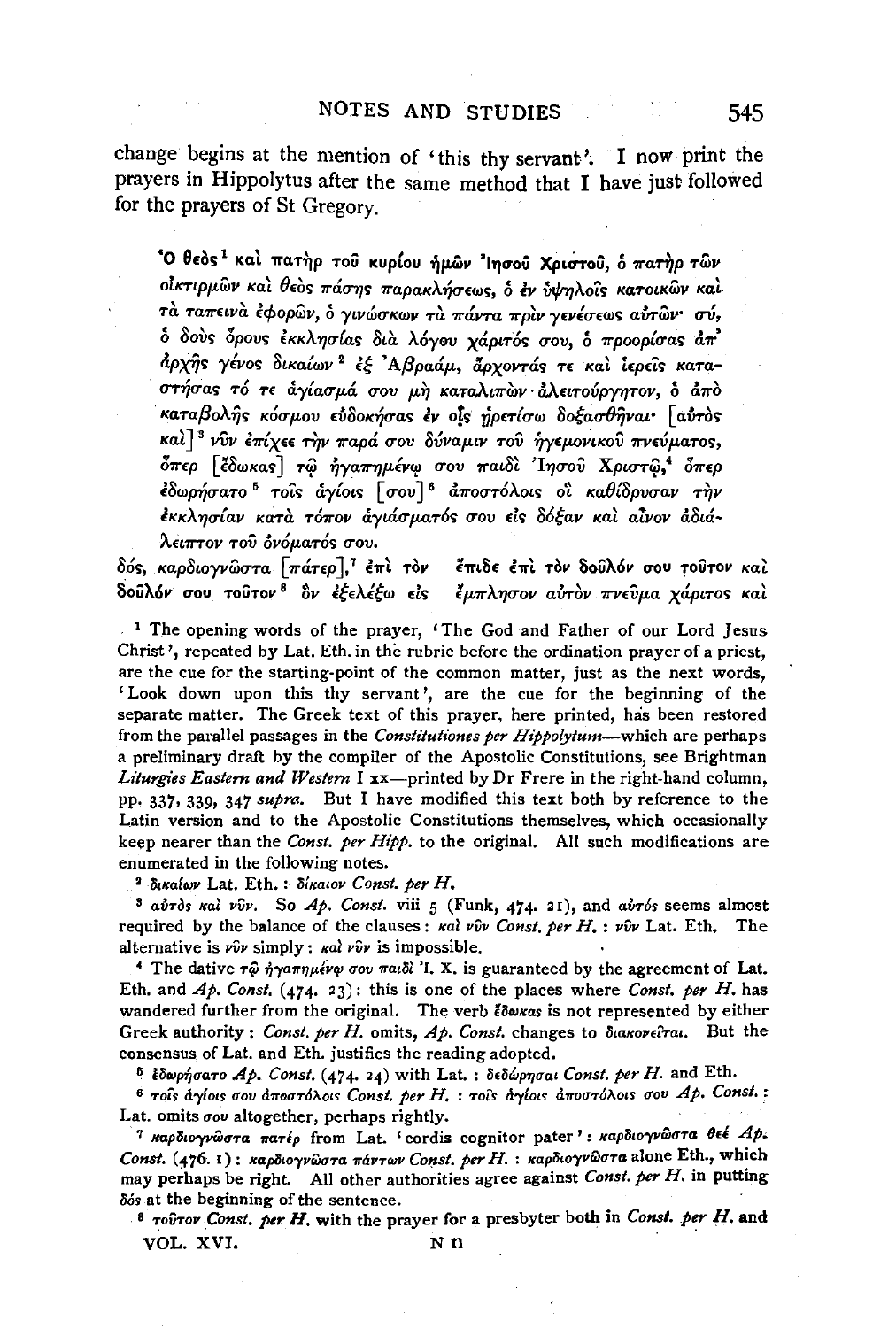## 546 THE JOURNAL OF THEOLOGICAL STUDIES

έπισκοπήν, ποιμαίνειν την άγίαν σου ποίμνην <sup>9</sup> και άρχιερατεύειν σοι αμέμπτως λειτουργούντα νυκτός και ήμέρας, δδιαλείπτως τε ἱλάσκεσθαι τὸ πρόσωπόν σου <sup>11</sup> καὶ προσφέρειν σοὶ τὰ δώρα της άγίας σου εκκλησίας, και τῷ πνεύματι τῷ ἀρχιερατικῷ ἔχειν ξέουσίαν άφιέναι άμαρτίας κατά την έντολήν σου, διδόναι κλήρους κατά το πρόσταγμά σου, λύειν τε πάντα σύνδεσμον κατά την εξουσίαν ήν έδωκας τοίς άποστόλοις, εύαρεστείν τέ σοι ἐν πραότητι καὶ καθαρậ καρδία προσφέροντά σοι όσμην εύωδίας

συμβουλίας [του πρεσβυτερίου], του αντιλαμβάνεσθαι<sup>10</sup> και κυβερναν τον λαόν σου έν καθαρά καρδία· δν τρόπον έπειδες έπι λαον έκλογης σου και προσέταξας Μωσεί αιρήσασθαι <sup>12</sup> πρεσβυτέρους, οΰς έπλησας πνεύματος [όπερ εδωρήσω τῶ θεράποντί σου],<sup>13</sup> και νύν Κύριε παράσχου, άνεκλιπές τηρών έν ήμων το πνεύμα της χάριτός σου<sup>14</sup> [και αξίωσον όπως πιστεύοντές σοι ύπηρετωμεν έν απλότητι καρδίας, αἰνοῢντές σε] <sup>15</sup>

διά του παιδός σου Ίησου Χριστου, δι' ού σοι δόξα και κράτος [καὶ τιμή], πατρὶ καὶ υἱῷ σὺν ἀγίφ πνεύματι [εν τῆ ἀγίạ εκκλησία]

Ap. Const. (viii  $16: 522. 13$ ) and also with cod. Vat. gr. 1506, the MS whose value I have done my best to emphasize, in  $A\phi$ . Const. here (476. 1): the other MSS of Ap. Const. here give rovoe.

<sup>9</sup> ποιμαίνειν την άγίαν σου ποίμνην Ap. Const. (476. 2) with Lat. and Eth. (which latter, however, omits άγίαν) : είς επισκοπήν σου την άγίαν, omitting ποιμαίνειν and ποίμνην, Const. per H.

<sup>10</sup> του πρεσβυτερίου του αντιλαμβάνεσθαι. αντιλαμβάνεσθαι is no doubt the right Greek (Latin 'adiuvet'); for it is not only supported by both Const. per H. and Ap. Const., but together with the following verb *kvßepvav* it is unmistakeably intended as an echo of 1 Cor. xii 28  $\frac{dy}{dt}$   $\frac{dy}{dt}$   $\frac{dy}{dt}$   $\frac{dy}{dt}$   $\frac{dy}{dt}$   $\frac{dy}{dt}$  are doubtfully inserted  $\tau$ ov πρεσβυτερίου before it, on the strength of the Latin, where Hauler gives 'presbyteris' with the two last letters doubtful; I should prefer 'presbyterii' and take it with the preceding  $\sigma v \mu \beta o v \lambda \alpha s$ , as Eth. has two nouns there, though quite different ones ('the gift of holiness'), and the Greek authorities have  $\epsilon$ is  $\pi \rho \epsilon \sigma \beta \nu \tau \epsilon \rho \nu \nu$  in the immediate neighbourhood.

<sup>11</sup>  $\tau$   $\delta$   $\pi \rho$ *bownbv*  $\sigma$ ov with Lat. 'vultum tuum' and Ap. Const. (476.4)  $\sigma$ ov  $\tau$  $\delta$ πρόσωπον: Const. per H. less correctly the dative, τω προσώπω σου.

<sup>12</sup> αίρησασθαι with Ap. Const. (522.18): αίρετίσασθαι Const. per H.

13 δπερ έδωρήσω τω θεράποντί σου I have inserted with Lat. and Eth. (Eth. adds Mωσεί, but δ θεράπων by itself was a well understood expression for Moses: see Lightfoot on I Clem. 4, and add Origen Philocalia 14 [68. 26]  $\pi a \rho \dot{\alpha} + \bar{\omega} \theta \epsilon \rho \dot{\alpha} \pi \partial \nu \tau \dot{\alpha} =$ 'in Moses', i.e. in the Pentateuch, Ap. Const. vii 35 [432. 5]  $\tau$ ou θεράποντός σου  $\lambda$ *byiby toriv*  $\phi$ *dokovros*  $\kappa \tau \lambda$ *.*): the Greek authorities omit, but the original prayers appear to have emphasized the Biblical precedents in each ordination, and the phrase I have inserted has its exact parallel earlier in the prayer, in respect of the New Testament Gift of the Spirit ύπερ έδωρήσατο τοις άγίοις άποστόλοις.

<sup>14</sup> This clause *και νύν* Κύριε down to χάριτός σου has disappeared in Const. per H.: but  $Ap$ . Const. has gone back to it and preserved it unaltered (522. 18-20). There is just a doubt between the forms  $\frac{dy}{dx}$ her, (so cod. Vat. 1506), which has LXX authority, and ave $\lambda \lambda$  in estimately is a commoner word.

<sup>15</sup> I have here made a rough attempt to restore the Greek original with the sole help of the Latin 'et dignos effice ut credentes tibi ministremus in simplicitate